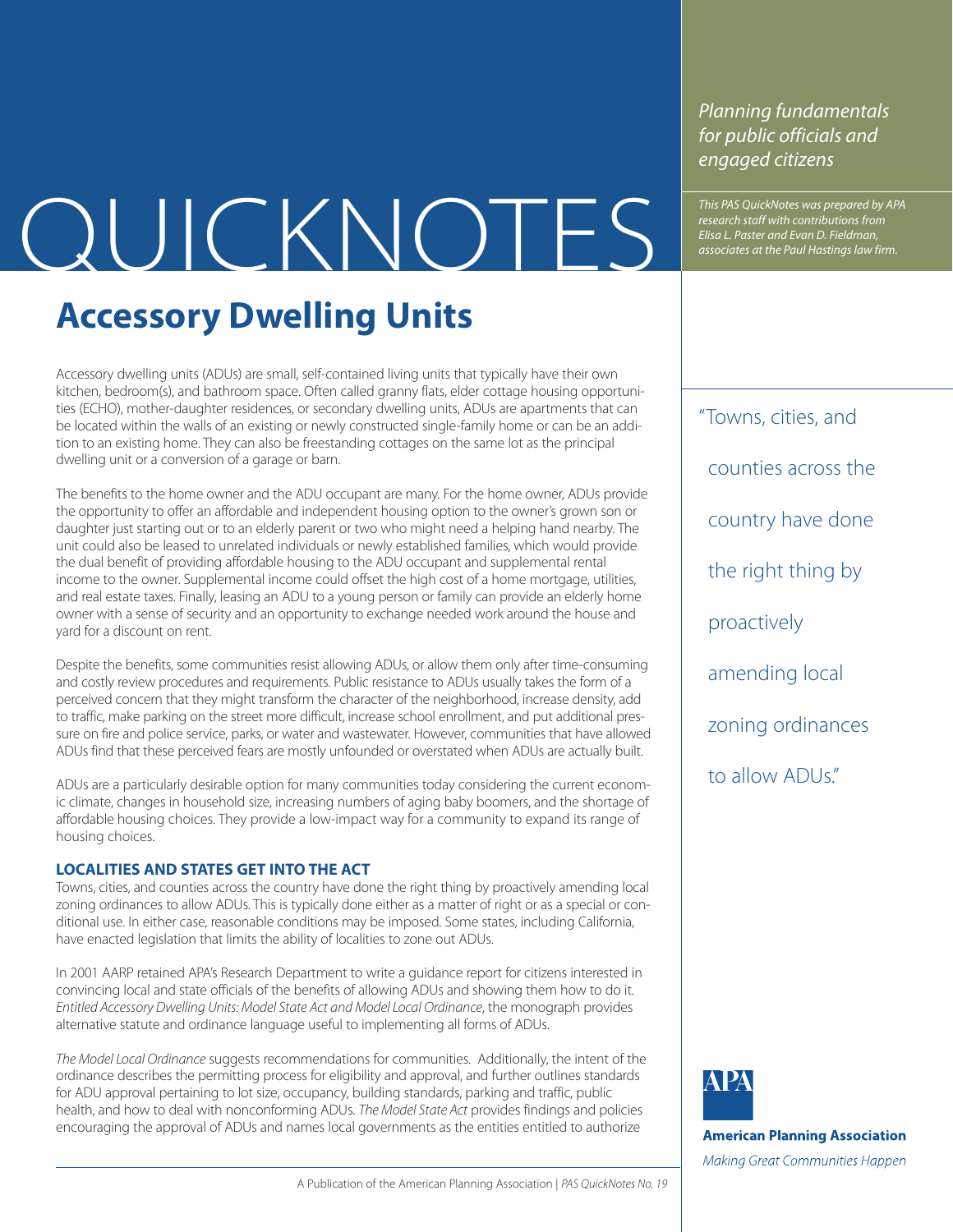### *Page 2*

adoption of an ADU statute. It specifies the limits to which local governments may prohibit ADUs and outlines default permitting provisions if a locality does not adopt an ADU ordinance. It details optional approaches for adopting ADU ordinances, certifying local ADU ordinances, gathering data on ADU efforts, preparing reports and recommendations, and forming a statewide board overseeing ADUs.

#### **WHAT ISSUES ARISE WHEN A PROPOSED ADU ORDINANCE IS CONSIDERED?**

ADU ordinances offer a variety of benefits to local communities but the road to implementation may not be an easy process. While ADUs are more widely accepted now than in years past, skeptics still remain and some still oppose ADU zoning. The following describes some issues or decision points that communities must address in order to successfully navigate the perilous waters of public acceptance. The approach that is right for your city or town will be unique, based on local



*Single story ADU floor plan.*

physical, political, social, and economic conditions.

**By-right Permitting.** Should permits for ADUs be issued as a matter of right (with clear standards built into the ordinance) or should they be allowed by discretion as a special or conditional use after a public hearing?

**Occupancy.** Should ordinance language allow an ADU only on the condition that the owner of the property lives in one of the units?

**Form of Ownership.** Should the ordinance prohibit converting the ADU unit into a condominium?

**Preexisting, nonconforming ADUs.** How should the ordinance treat grandfathered ADUs? How do you treat illegal apartments that want to apply for an ADU permit?

**Unit Size:** Should the ordinance limit the square footage of the ADU to assure that the unit is truly accessory to the principal dwelling on the property?

**Adequacy of Water and Sewer Services.** How do you guarantee there is enough capacity in sewer lines, pumping stations, and treatment facilities to accommodate ADUs?

These are not easy issues. However, communities would do well to seriously consider adopting an approach that: allows ADUs by right with clear written conditions; does not require owner occupancy; prohibits condominium ownership on the basis that a condo could not be considered accessory; provides a simple procedure for legalizing preexisting or formerly illegal apartments provided the unit is inspected; provides a generous size standard; and provides a water and sewer adequacy standard.  $\Box$ 

*PAS QuickNotes is a publication of the American Planning Association's Planning Advisory Service (PAS). Copyright © 2009. Visit PAS online at www.planning.org/pas to find out how PAS can work for you. American Planning Association staff: W. Paul Farmer, FAICP, Executive Director and CEO; William R. Klein, AICP, Director of Research and Advisory Services; Tre Jerdon, QuickNotes Editor; Tim Mennel, Senior Editor; Julie Von Bergen, Assistant Editor; Susan Deegan, Senior Graphic Designer.*

For a complete list of references visit http://www.planning.org/pas/quicknotes/

### **REFERENCES**

### **1. Published by American Planning Association**

American Planning Association. "Affordable Housing Reader: Articles from Zoning News and Zoning Practice. Available at http://myapa.planning.org/affordableread er (members-only access).

American Planning Association. 2006. *Policy Guide on Housing*. Chicago: American Planning Association. Available at www.planning.org/policy/guides/pdf/hou sing.pdf.

Baggett, Sharon, Nancy Chapman, and Deborah Howe. 1994. *Planning for an Aging Society.* Planning Advisory Service Report no. 451. Chicago: American Planning Association.

For more information on this topic visit www.planning.org.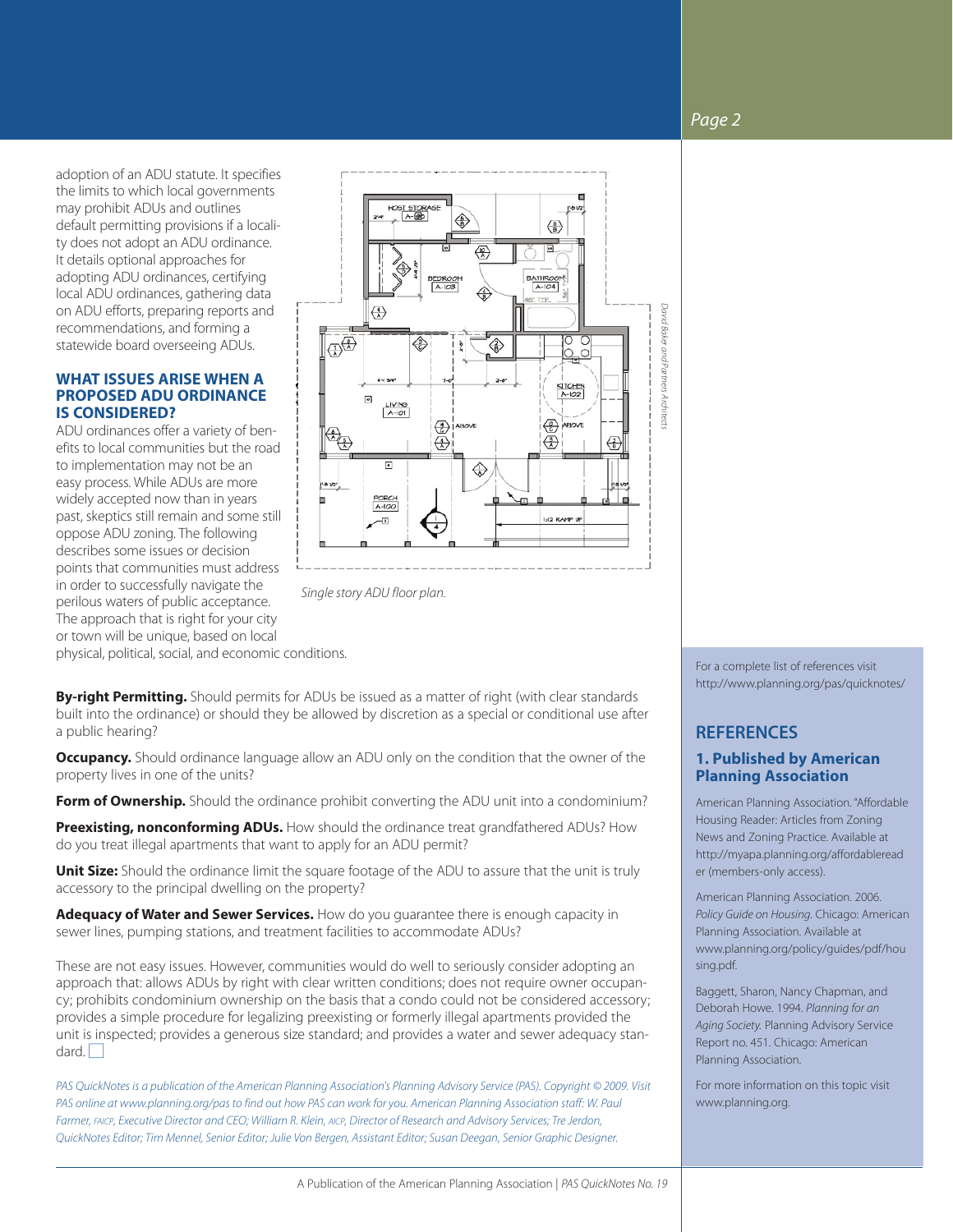## OUICKNOTES

### **References: Accessory Dwelling Units**

### **1. Published by American Planning Association**

American Planning Association. "Affordable Housing Reader: Articles from Zoning News and Zoning Practice. Available at http://myapa.planning.org/affordablereader (members-only access).

American Planning Association. 2006. *Policy Guide on Housing*. Chicago: American Planning Association. Available at www.planning.org/policy/guides/pdf/housing.pdf.

Baggett, Sharon, Nancy Chapman, and Deborah Howe. 1994. *Planning for an Aging Society.* Planning Advisory Service Report no. 451. Chicago: American Planning Association.

Baron Pollak, Patricia. 1994. "Rethinking Zoning to Accommodate the Elderly in Single Family Housing."*Journal of the American Planning Association* 60 (4): 521–531.

Gorman, Alice, and Patricia Pollak. 1989. *Community-Based Housing for the Elderly.* Planning Advisory Service Report no. 420. Chicago: American Planning Association.

Howe, Deborah A. 1990. "The Flexible House Designing for Changing Needs."*Journal of the American Planning Association* 56 (1): 69–77.

Lubell, Jeffrey. 2006. "Zoning to Expand Affordable Housing." *Zoning Practice*. December. Chicago: American Planning Association.

Meyerson, Deborah. 2007. "The Ultimate in Accessibility." *Planning*, December, 44-45.

Wittenberg, Jason. 2002. "Garages: Not Just for Cars Anymore." *Zoning News*. August. Chicago: American Planning Association.

### **2. Other Resources**

Center for Housing Policy. 2008. Ensuring Zoning Policies Allow Housing Diversity: Accessory Dwelling Units. Available at www.housingpolicy.org/toolbox/strategy/policies/diverse\_housing\_types.html?tierid=42.

Cobb, Rodney, and Scott Dvorak. *2000. Accessory Dwelling Units: Model State Act and Local Ordinance.* Washington, D.C.: AARP. Available at http://assets.aarp.org/rgcenter/consume/d17158\_dwell.pdf.

Cram, Leo. 1993. Missouri Gerontology Institute. "Accessory Apartments." University of Missouri Extension. Available at http://extension.missouri.edu/explore/aging/gg0014.htm.

Massachusetts Executive Office of the Environment. (N.d.) *Model Bylaw for Accessory Dwelling Units.* Massachusetts Smart Growth Toolkit Bylaw. Available at www.mass.gov/envir/smart\_growth\_toolkit/bylaws/ADU-Bylaw.pdf .

Minnetonka (Minnesota), City of. *A Citizen's Guide to Accessory Apartments.* Available at www.eminnetonka.com/community\_development/planning/brochures/accessory\_apartments.pdf

Municipal Research and Services Center of Washington. 1995. *Accessory Dwelling Units.* Report No. 33. Seattle: Municipal Research and Services Center of Washington. Available at www.mrsc.org/Publications/adu30.pdf.

Phillips, Jory. 2004. *Detached Accessory Dwelling Units:* Director's Report. Seattle: City of Seattle Department of Planning and Development. Available at www.mrsc.org/GovDocs/s42ADUrpt.pdf.

Portland (Oregon), City of. 2006. *Planning and Zoning Code.* Chapter 33.205. Accessory Dwelling Units. Available at www.portlandonline.com/auditor/index.cfm?a=53301&c=28197 . Also see www.portlandonline.com/bds/index.cfm?c=dgghg.

Provo (Utah), City of. 2007. Zoning Code. Section 14.46.A. *Accessory Apartment Overlay Zone.* Available at www.provo.org/downloads/council/title\_14\_chapters\_41-49c\_combined.pdf.

Santa Cruz (California), City of. 2003. *Accessory Dwelling Unit Manual.* Available at www.ci.santacruz.ca.us/pl/hcd/ADU/PDF/ADU\_Manual.pdf.

U.S. Department of Housing and Urban Development. 2004. "Accessory Housing is Part of the Solution." Available at www.huduser.org/rbc/newsletter/vol3iss1more.html



**American Planning Association** 

Making Great Communities Happen

A Publication of the American Planning Association | *PAS QuickNotes No. 19*